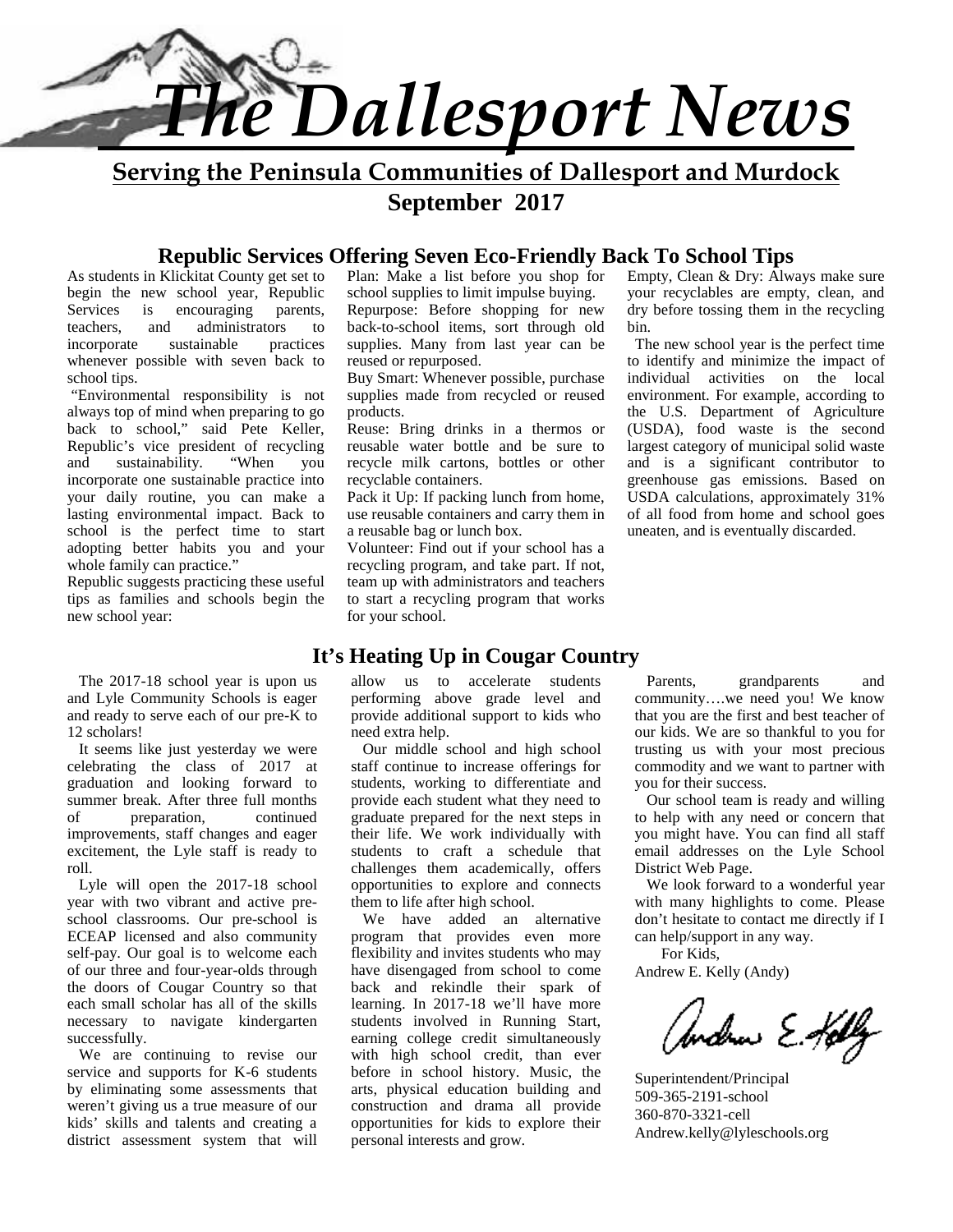## **Book Report By Judy Bane**

**Jordan Harper's** first novel, **"***She Rides Shotgun"***,** is a sanguinary crime novel with heart. Nate McClusky is an ex-con ("all muscles and dragons and gunfighter eyes") who gets crosswise with the Aryan Steel gang ("all the dirty whiteboys in California"). He shanked the brother of its leader Crazy Craig Hollington in his last days at Pelican It's Bay State Prison. Crazy Craig puts out a warrant to the Steel's gang network on the outside to execute Nate, his ex-wife and his 11-year-old daughter, Polly--a precocious kid with few friends and an odd attachment to a beat-up teddy bear. When Nate is released early, he picks up Polly at her Fontana middle school and scares her into taking off with him in his stolen car with a command: "You're coming with me. Right now, no time for fuss." And then they're off on a wild odyssey of violence, righteous retribution and father-daughter bonding.

A screenwriter for TV shows like *Gotham* and *The Mentalist*, Jordan first tapped into crime fiction with the story collection *Love and Other Wounds*. He knows how this game is played. Introspective, shy Polly grows up fast in the company of her crime-hardened  $\frac{2010}{\text{size}}$ father. In fits and starts, Nate cultivates the family connection he needs and wants. *She Rides Shotgun* is a *True Grit* sort of saga, but on hot-wired horsepower instead of horseback. With Harper's storytelling chops, it's a rolling hell-bent adventure with all the snappy dialogue and action of the best noir fiction. --Bruce Jacobs, founding partner, Watermark Books & Cafe, Wichita, Kan.

## **Free Museum Admission**

Columbia Gorge Discovery Center and Fort Dalles Museum are participating in the 2017 Blue Star Museums, a program that offers free admission for all active duty service members, National Guard and Reserve military personnel and up to five family<br>members, through Labor Day, members, through Labor Day, September 4, 2017. The active duty member does not have to be present for family members to use the program. A family member of active duty military may include a spouse or child, aunts, uncles, grandparents, etc. For more information about Columbia Gorge Discovery Center, phone (541) 296- 8600 ext. 201, or visit www.gorgediscovery.org. For information about Fort Dalles Museum, phone (541) 296-4547 or visit www.fortdallesmuseum.org.

## **Goldendale Community Library Remodel**

been over 30 years since Goldendale Community Library was last remodeled—and it could use some work! Through generous donations, we're planning to upgrade this 1915 original Carnegie library for the coming decades.

This \$1 million project will be funded from three different sources:

**The Wilma Olsen Fund.** From an original donation of just over \$100,000, the fund has grown to over \$500,000 thanks to careful investment. After discussions with the donor's family, we plan to use this money to refurbish the second floor.

**A bequest from Shirley Ann Iams.** Shirley was a Goldendale native who ended her decades-long career as a librarian with Seattle Public Library. When she passed away on October 6, 2016, she left the Goldendale library a bequest totaling nearly \$180,000 to date. We'll use this bequest to remodel the children's area.

**FVRL capital reserve.** FVRL has money set aside for capital projects, and we'll use some of this reserve for infrastructure repair: upgrading windows and lighting, replacing the concrete steps, and improving the staff area in the basement.

After holding public meetings in the fall of 2016, we worked out some designs and will be finalizing plans later this summer. Our goal is to maintain the classic Carnegie library character while improving flow and usability. We don't have a start date yet, but we'd like to complete the work in the coming year.

Here's what we're planning to do: New furniture, carpet and paint throughout the building New shelving upstairs and in the

children's area

ADA accessibility upgrades to the restrooms

New areas for teens and for quiet reading

New LED lighting and energy efficient windows

Exterior repairs

We'll have temporary library services available in a convenient location (to be determined). And the Goldendale/Klickitat Bookmobile will also continue its normal schedule.

## **What is Health Care for All? September 6, 2017**

**6:00 PM - 7:00 PM**

Watch a film called "Fix it" to learn about health insurance problems and solutions then have a discussion where you can ask questions and learn more. Materials provided by Health Care for All Oregon

The Dalles-Wasco County Library 722 Court Street Contact Information: Serena Smith (541)296-9424

**Klindt's Bookstore** 541-296-3355 315 E. 2nd Street, The Dalles Hours: Mon. – Sat. 8:00 am– 6:00 pm Sundays 11:00 am - 4:00 pm **The Dalles/Wasco County Public Library** 541-296-2815 722 Court Street, The Dalles

**HOURS:**

Monday-Thursday 10 a.m. to 8:30 p.m. Saturday: 10 a.m. to 5 p.m. Closed Sunday

*\*FREE wireless Internet access* inside the library and on library grounds.

**White Salmon Valley Community Library** 509-493-1132 - Town & Country Sq. White Salmon Open Tuesdays 10:00 am - 8:00 pm Wed.-Sat. 10:00 am - 6:00 pm  *\*FREE wireless Internet access*

**Goldendale Community Library**

(509) 773-4487 131 West Burgen Street Goldendale, Open M Tu W Th F Sat 10-6:30



**Bookmobile** Fort Vancouver Regional Library 1-888-546-2707

**Tuesdays Sept. 5 th & 19th . Murdock 10:30am – 11:15am Wednesdays Sept. 13th & 27th . Lyle Market -10:40am-11:30am Dallesport School- 12:30pm – 3:00pm**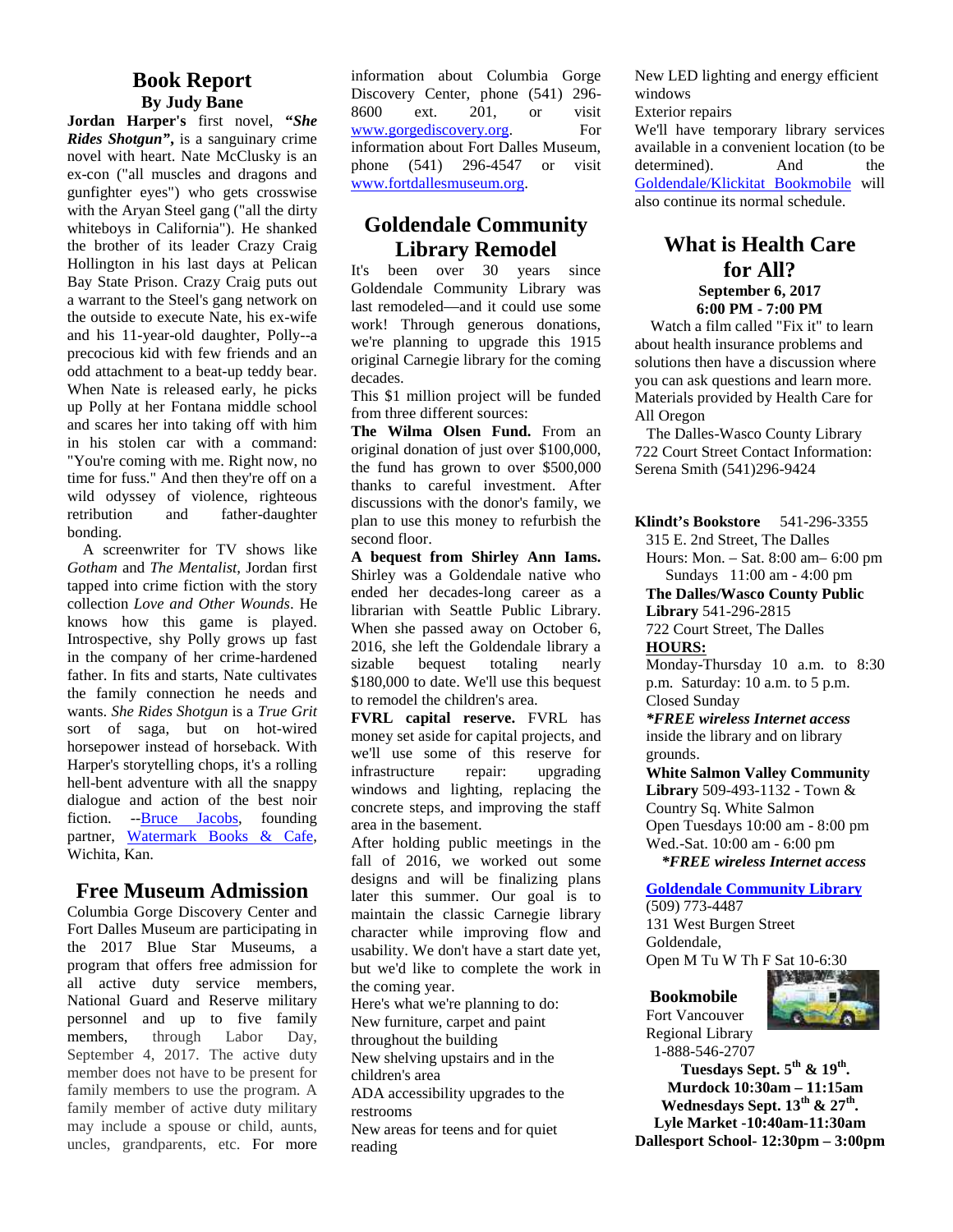#### **Community Council Corner** By PJ Sisseck

Council Report for Aug. 10<sup>th</sup>. meeting. Many areas of Dallesport are considered "Perched Wetlands", meaning they rest above an impervious layer of basalt rock. The soil above collects rain water and snow melt that does not drain, but only evaporates. This creates a unique environment, allowing for the growth of aquatic plants, and habitat for aquatic animals. The whole system is listed on the National Registry.

It has come to the attention of the Department of Ecology, the Department of Wildlife, and the Army Corps of Engineers that some building permits have been issued in error, due to an according to<br>Klickitat unclear boundary, and ignorance of the seventy-foot buffer zone.

 A representative of the Department of Ecology has been/will be in the area to properly delineate the wetland area. It is not known at this time whether any structures will have to be removed, or if other remediation measures will be undertaken. But no further building permits will be allowed in the Perched Wetlands.

Murdock's new water system has had good success in well-drilling. As of 10 August, they were at 246 feet of the planned 650 depth, and have good flow.

 Please join us for the next Council meeting on **September 14<sup>th</sup>**. **7pm** at the interthe Dallesport Community Center.

Website, www.dallesport-wa.org

## **Man Arrested For Vehicular Homicide**

#### **By Brandon Cline**

A Dallesport man was arrested by the Klickitat County Sheriff's Office and charged with Vehicular Homicide on July 30, after a four-year-old child died in an ATV accident about nine miles west of Goldendale.

Cody Sallee, 24, was allegedly doing 'donuts' on an ATV with Robert Perkins—who was holding his own two children in his lap—in the passenger seat when it flipped over. The roll bar, which is supposed to limit the impact in the event of the ATV flipping over, apparently landed on the four-year old's head, pinning the child underneath the ATV.

According to court documents, Perkins said he and Sallee got the four year-old out from under the ATV, but the child was not breathing. Perkins

told detectives that he and Sallee jumped into a vehicle and raced into Goldendale, with Perkins starting CPR on his child. After arriving at the Goldendale Fire Department to meet an ambulance, the child was declared dead by medics.

Another child, 2, was checked by medics and transported to Klickitat Valley Hospital.

Deputies say that Sallee admitted to drinking earlier in the day and had drank some shots of vodka after the accident occurred. Perkins told deputies that he and Sallee had been golfing earlier in the day, and that he had seen Sallee drink "at least" a couple of beers but was unsure of the total amount, according to court documents.

County Prosecuting Attorney David Quesnel charged Sallee with Vehicular Homicide on July 31. In Washington State, Vehicular Homicide is a class A felony with a maximum penalty of life in prison without the possibility of parole, and/or a fine. *Goldendale Sentinel*

## **WS Auto License Sub- Agency Has Closed**

Due to the retirement of the current subagent, the vehicle licensing sub agency, located at 100 E. Jewett Blvd, White Salmon, WA has closed. Below you will find the vehicle licensing agent who can assist you in the interim:

**Klickitat County Auditor** Mon.- Fri. 8:30a.m.4:30p.m. 205 S. Columbus Ave, Room 203 Goldendale (509) 773-2395

## **Sharing the Road with School Buses**

 $\frac{1}{2}$  If you're driving behind a bus, allow  $\frac{1}{2}$  Contact a greater following distance than if you were driving behind a car. It will give you more time to stop once the yellow lights start flashing. It is illegal in all 50 states to pass a school bus that is stopped to load or unload children.

Never pass a bus from behind – or from either direction if you're on an undivided road – if it is stopped to load or unload children

If the yellow or red lights are flashing and the stop arm is extended, traffic must stop

The area 10 feet around a school bus is the most dangerous for children; stop far enough back to allow them space to safely enter and exit the bus

Be alert; children often are unpredictable, and they tend to ignore hazards and take risks

**K.C.F.D. #6 Dallesport/Murdock Fire Dept. September 16th. 7-10 am**

**Dallesport fire station All proceeds go to the Dallesport Fire Department Building Fund….. All you can eat Pancakes Endless Coffee & Juice… \$5.00 per Person**

#### **Dallesport Water Dist.**

P.O. Box 131 Dallesport, WA 98617 If you have any questions regarding your water system, please feel free to contact us: Dave Griffin, DWD Manager 541-980-6756, www.dallesport-wa.org or dwdmanager@qnect.net Jana Greenfield DWD Clerk 541-980- 6514, or dallesportwater@gmail.com **Monthly meetings are held on the 2nd Wednesday of every month at 6:00pm at the Dallesport Community Center.**

## **The Next Door Stories of Hope Breakfast**

**Sept. 22, 2017 8:00 AM - 9:00 AM** http://nextdoorinc.org/

Join us to hear friends and neighbors tell their inspiring stories of hope and what The Next Door has made possible for them. Breakfast is on us! Space is limited, so reserve your seat today. For information and reservations, email development@nextdoorinc.org or call 541-436-0307. Cousins' Country Inn Banquet Room 2114 W. 6th St. The **FREE** 

Contact Information:

development@nextdoorinc.org

## **Get Ready- The Dalles**

**Sept. 23, 2017 10:00 AM - 2:00 PM** https://www.nwnatural.com/Search?cx=0 09240323313612407544%3A2gfkd7ihp ck&cof=FORID%3A10&ie=UTF- 8&q=ge

Emergency Preparedness event with various presentations focusing on what and how to be prepared. The first 100 attendees will receive preparedness starter kits provided by NW Natural.

Mid-Columbia Fire & Rescue 1400 West 8th St, The Dalles Or. Tonya Brumley 541-296-2229 ext 8610 **FREE**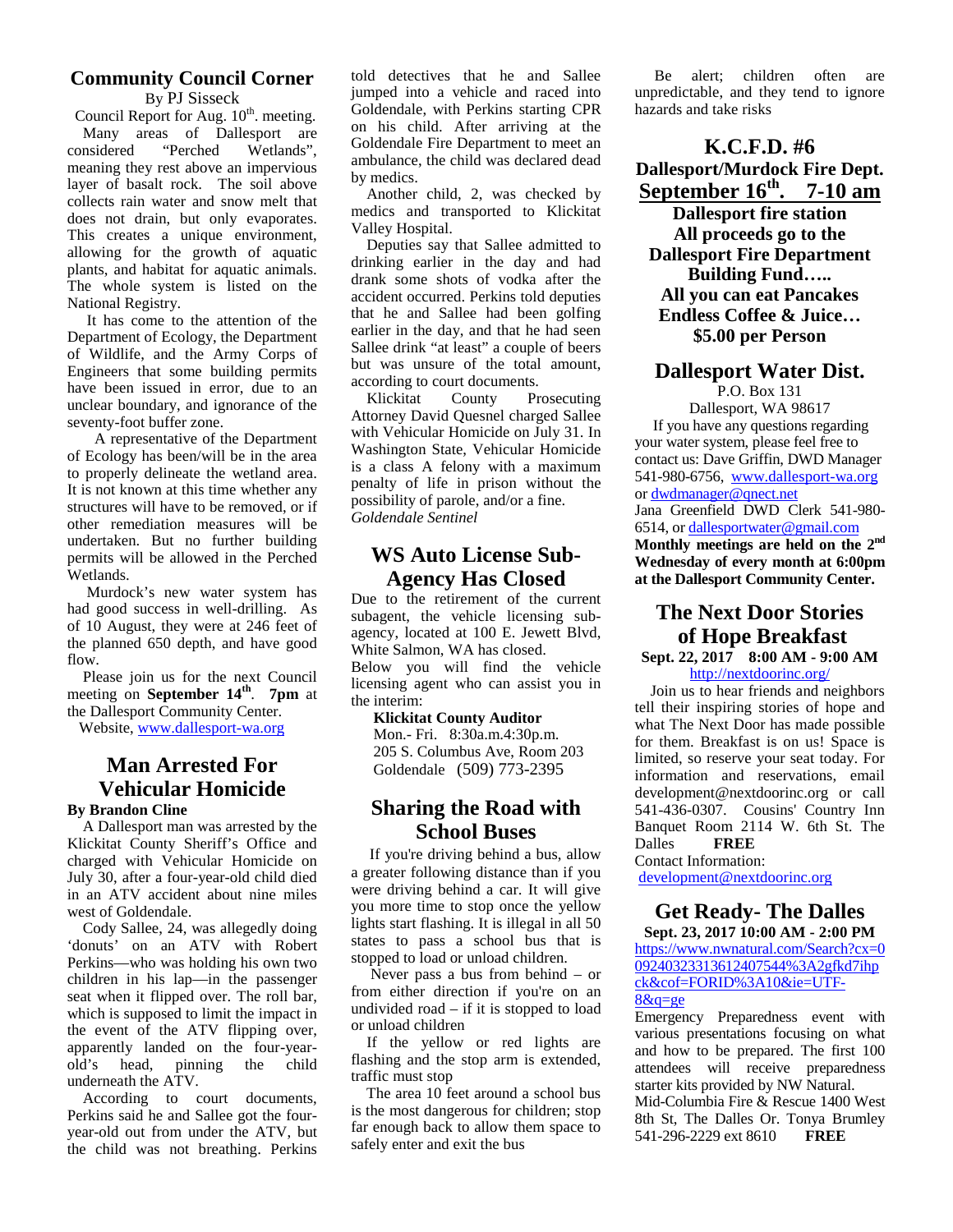## **Veterans' Memories Come To Life Through 'Dream Flights'**

#### By Jesse Burkhardt

A group of veterans from the Oregon Veterans' Home were on hand at Columbia Gorge Regional Airport last month. Four veterans went up in the Ageless Aviation biplane, while others were there just to enjoy the show.

The concept behind Ageless Aviation Dreams Foundation is in the organization's motto: "Giving back to those who have given." The devotion inherent in the motto was recently on display at the Columbia Gorge Regional Airport in Dallesport.

Ageless Aviation, a non-profit organization dedicated to honoring seniors and U.S. military veterans, returned to The Dalles area Aug. 15 for the third year in a row to literally "give a lift" to a group of veterans from the Oregon Veterans' Home (OVH).

 "They come up every year, usually in August," said Jade Lange, recreation director for the OVH. "We go out and ask who would like to go on an airplane ride, and we fill out applications for how many veterans want to go up. It also depends on their level of cognition and physical ability because most of the veterans are in their 80s or 90s."

The foundation, based in Carson City, Nev., is a volunteer team that is funded solely by donations from individuals and companies. Pilots travel around the nation to honor the sacrifices of those who helped make this country what it is. The "dream flights," which last 20 to 25 minutes each, are provided at no charge.

"We honor our veteran heroes by taking them back in time to a place where they ruled the sky as proud military aviators ... Ageless Aviation Dreams Foundation is dedicated to every senior, living and deceased, who helped build this great nation," reads an excerpt from the organization's mission statement. "We want to let their memory live on in every Dream Flight flown from this day forward."

Last Tuesday, four veterans went up in a Boeing Stearman biplane – an aircraft that was often used to train military aviators in the

"This experience for our veterans is very exciting and rewarding, both for the people going up in the plane and for those watching from the ground and assisting," said Chris Haugen, volunteer coordinator for OVH in The Dalles. "They come back very happy and feeling about 20 years younger."

 "You can see it takes years off their age. We call it the time machine," added Christopher Culp, who described himself as "a proud volunteer pilot" for Ageless Aviation.

Culp, who operated the biplane during Tuesday's flights, retired from the Oregon State Police after 28 years as a pilot. He said he got involved because he was "looking for something positive to do."

 "This felt like a great project," said Culp, who lives in Salem.

 "Each year they take a new group of veterans up, and the residents and staff forward to this amazing opportunity," Haugen said. "The idea is to give back to those who have given all of us so much through their service in the military."

One of the first to fly last Tuesday was Alice Tatone, a Navy veteran who served in World War II. "WAVES" stood for "Women Accepted for Volunteer Emergency Service," a women's unit formed in 1942. The purpose of the WAVES was to release men for sea duty by replacing them with women at the bases on shore.

Tatone, who is 95, said she appreciated being able to take a flight.

 "I really enjoyed it," she said quietly while sitting next to the plane after it landed.

Tatone showed she still has a wonderful sense of humor. She made a date with the pilot to go up again when she turns 100.

Although she enjoyed going up in the biplane, Tatone said she had one complaint: Because she is short, she had trouble seeing a lot from the cockpit.

 "A pillow would have helped," she said.

Tatone is one of a relatively small number of World War II veterans still living. According to the Department of Veterans Affairs, as of 2017 only about 500,000 of the 16 million Americans who served the nation in World War II are alive today.

Others who flew Tuesday included Jerry Bailey, 69, who served in the Army during the Vietnam War. He said he used to fly for fun with his brother, who was a pilot, and was very happy to fly again.

Jim Frankfother, 80, an Army veteran who served in Korea waits in the front seat of the Boeing Stearman just before his biplane flight last Tuesday. Inset, the colorful logo of Ageless Aviation

Dreams Foundation is shown on the tail of a Boeing Stearman biplane.

Jim Frankfother, 80, who served in the Army, was another of the vets who went up. Frankfother's military service included duty in Korea. He had an interest in flying when he was a boy, but never pursued it in his military career.

 "In World War II, I wanted to be a pilot," he said.

When Culp asked Frankfother if he wanted to go for a ride, the veteran appeared to think about it.

"Let's try it," he said after a moment, giving a thumb's up signal. "Let's go for a spin."

David Dierks, 74, who was in the Air Force and served in Vietnam, also went up in the Stearman. Dierks was once a pilot of light aircraft, and joked that he would be ready to take over the controls from Culp if needed.

Another OVH resident shuttled to the airport last Tuesday was Larry Greene, who served in the Army in Vietnam. Greene wasn't able to go on a flight this time around, but said he enjoyed watching the others go airborne. He pointed out that he hadn't flown much at all in his life, but he did recall two very important flying experiences during his time in the military.

 "Just there and back – Vietnam," he said.

OVH staffers praised the assistance of Dalles-port/Murdock Fire Department and EMS crews as "invaluable for our experience." The firefighters literally helped lift some of the elderly veterans into the open cockpit seat so they could take a ride.

 "We couldn't do this without the Dallesport Fire Department. They've been amazing," said Lange.

 "This is a super team effort," added Mike Allegre, quality of life coordinator for Veterans Care Centers of Oregon, based in Salem.

After the day's flights, the staffers who brought the veterans to the airport said they loved the assignment.

 "Everything went great," Lange said. "I've got a special place in my heart in regards to veterans. I have worked at OVH for 15 years now, and feel so blessed and honored to be serving the wonderful men and women who fought for my freedoms. Events like today remind me of what a great place I work, and why I do what I do."

*The Dalles Chronicle*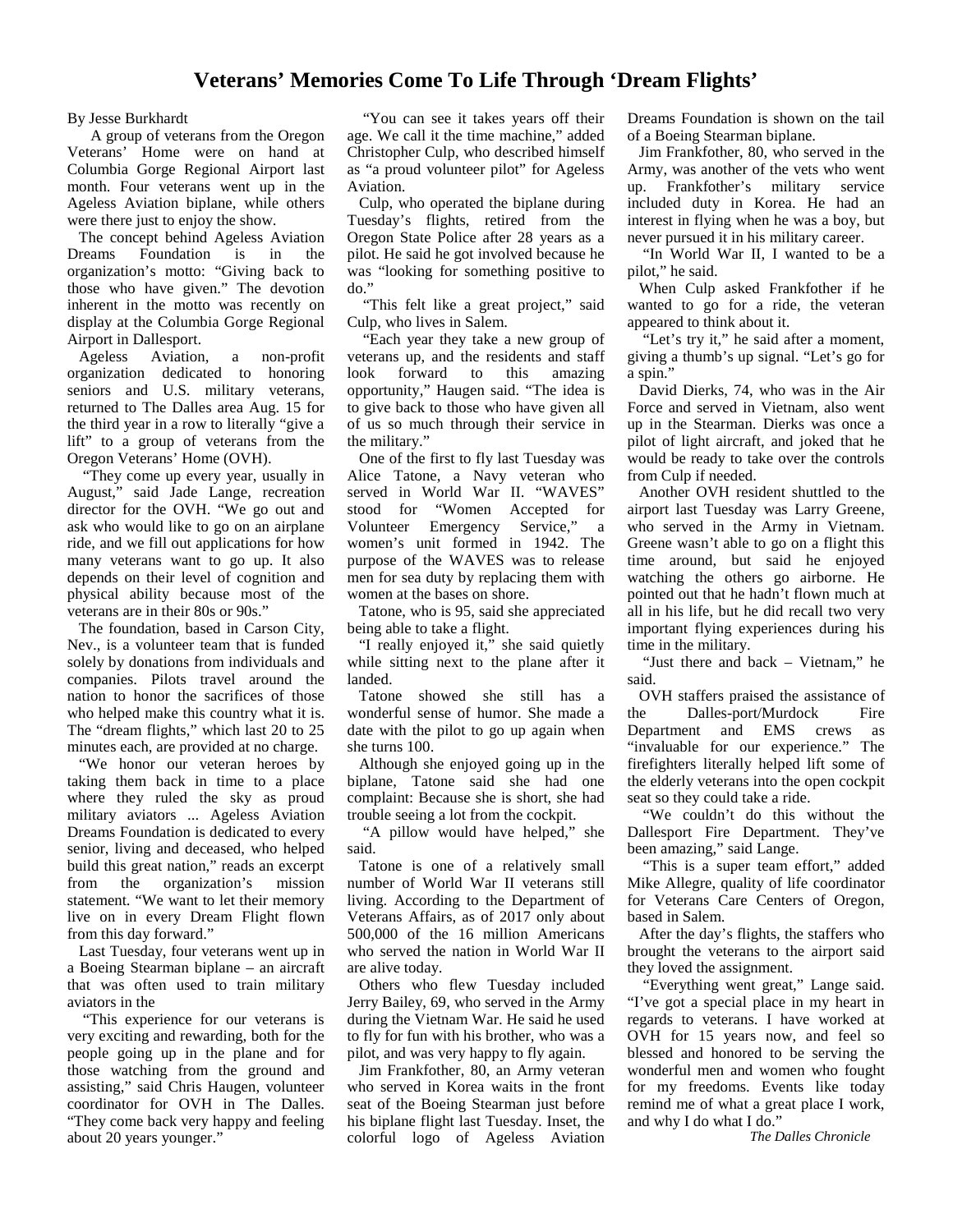# YLE SCHOOL DISTRICT #

For the latest information on Lyle School District, visit the website for the school district. **http://www.lyleschools.org/site/default.aspx?PageID=1**

## **School Facility Improvement Advisory Committee Forming**

Lyle School District is seeking community members to serve on a facilities improvement advisory committee for approximately one year. Meetings begin in September and will take place just before the monthly board meeting, 5-6 p.m., in the school library. With the district's funding stabilizing and the potential for capital (facilities) funding from the state, the board of directors has requested the superintendent establish a facilities improvement advisory committee to study the condition of the district's buildings and related facilities, prioritize the work needed and determine approximate costs.

Ultimately, the committee will provide their recommendations to the superintendent and board of directors. To sign up to serve on the committee, go to www.lyleschools.org/Page/458.

## **Mentor For Success**

 Mentor For Success, a program of The Next Door, matches teenage youth with caring and supportive adult volunteers in Wasco, Hood River, and Klickitat Counties. We identify teenagers who, for whatever reason, don't already have that positive adult presence in their lives--that person to teach them new chords on the guitar, show them how to fly fish, or just sit with them and listen. Mentor For Success has youth waiting to be matched NOW in Dallesport, The Dalles, and Lyle.

 **Youth Spotlight:** Sarah in Dallesport

Seeking a responsible and caring adult to serve as a mentor to 16-year-old Sarah in Dallesport. Sarah is very artistic—she loves to draw, dance, sing, write, and act. With the help of a mentor, Sarah would like to become better at the piano and would appreciate guidance in her dream of going to art school.

 Call or text match coordinator Clay at 541-490-3354 for information on how you can be the mentor and friend a young person is waiting for today! http://nextdoorinc.org/

## **2017-18 Bus Route Information Updated 8-28-17**

*Bus routes have been updated as of 8/28/2017 (9:37 a.m.). All routes have changes.* If you do not see a stop that is accessible for your student, please do not hesitate to contact the office at 509-365-2211. **Please be 5-10 mins early until the routes are stable)**

#### **Dallesport/Murdock #1 Time**

113 Oak Creek Rd, Dallesport 6:59 150 Oak Creek Rd, Dallesport 7:00 173 Oak Creek Rd, Dallesport 7:01 CloudVille 7:04 Horsethief Lake 7:05 Columbia Hills RV Park 7:08 Dallesport Rd & Williams St. 7:11 Dallesport Rd & Cypress St. 7:12 Dallesport & Garden Ln. 7:13 Dallesport Rd & Newcastle Rd. 7:15 8293 Hwy 14, Dallesport 7:17 8202 Hwy 14, Dallesport 7:18

#### **Dallesport/Murdock #2 Time**

Dallesport Rd & Airport Way, Dallesport 7:07 3rd Ave & A St, Dallesport 7:08 3rd Ave & Central Blvd, Dallesport 7:09 501 3rd Ave, Dallesport 7:10 601 3rd Ave, Dallesport 7:12 F St & 4th Ave, Dallesport 7:14 D St & Vera Ln, Dallesport 7:15 D St & 6th Ave, Dallesport 7:16 6th Ave & Central Blvd, Dallesport 7:17 Murdock Ave & Ash St, Murdock 7:22 Klickitat Ave & Chestnut St, Murdock 7:24

## **KLASAC**

**(Klickitat, Lyle Against Substance Abuse Coalition)**

**September 20th . 5 - 6:30 pm** Meets the 3rd Wed of each month. Alternates between Klickitat and Lyle

**The Library Bookmobile Summer Hours Tuesdays Sept. 5th & 19th. Murdock 10:30am – 11:15am Wednesdays Sept. 13th. & 27th. Lyle Market -10:40am-11:30am Dallesport School- 12:30pm – 3:00pm**

**Dallesport PTO Meeting Tue, September 5th . 2:45pm – 3:45pm Monthly on the first Tuesday School Board meetings will be held @ 6pm on the fourth Tuesday September 26, 2017**  *Support your school and attend a meeting.*

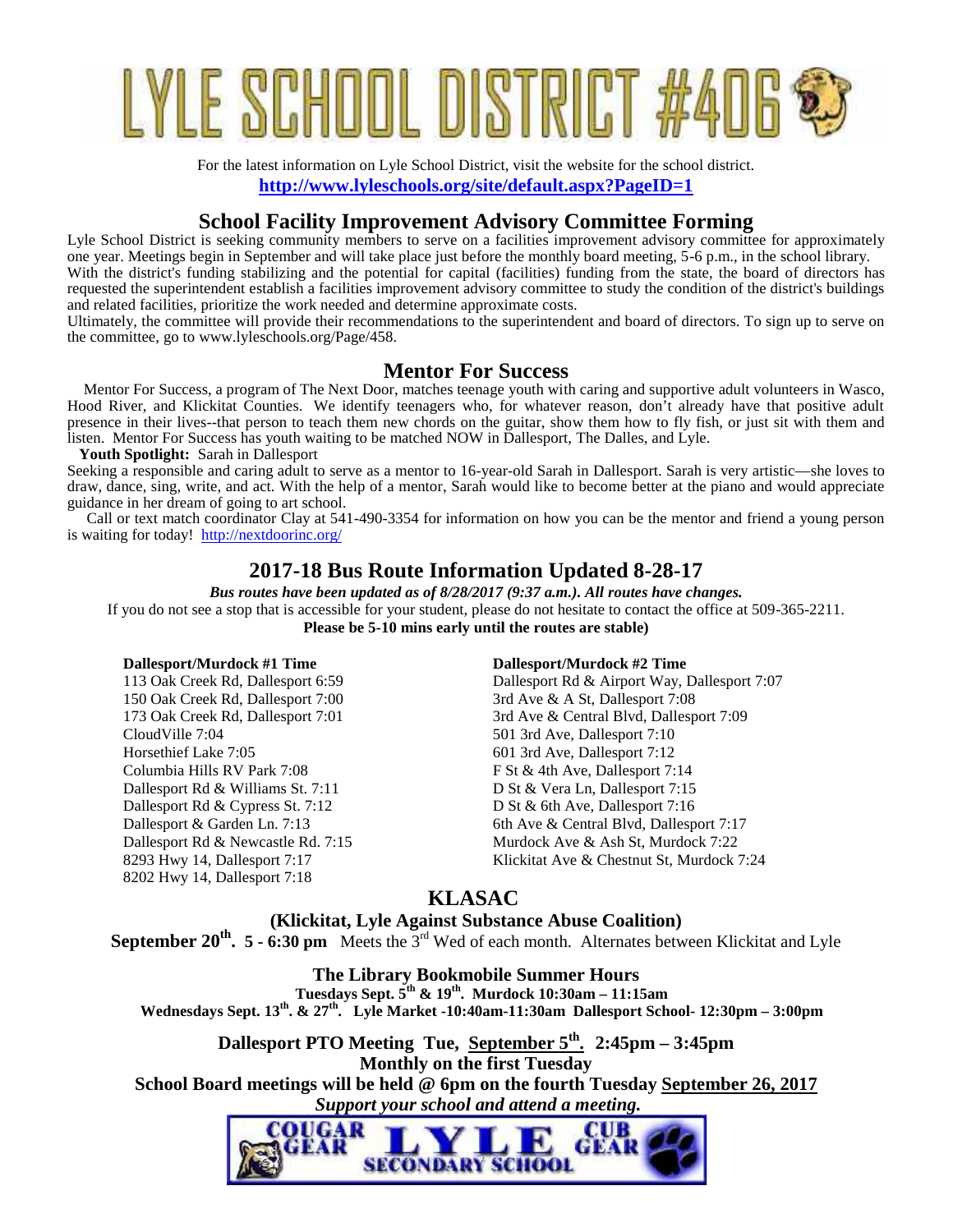#### **Farmers' Market 2017 Every Saturday through Oct 14th . 9:00 AM - 1:00 PM**

http://www.thedallesfarmersmarket.com City Park 5th and Union St The Dalles Contact Information: 541-965-3658

#### **Steak Feed Sept. 7, 2017 5-7pm**

The Dalles Kiwanis Club hosts its 62nd annual Steak Feed Thursday after Labor Day, this year Sept. 7, from 5 to 7 p.m. at Sorosis Park. The Steak Feed is the club's major fund-raiser for community projects serving children and youth. Adult meals include an eight ounce sirloin steak, baked potato, coleslaw, roll, dessert and drink for \$15. Beer and wine will be on sale. Free meal for children 12 and under features a hot dog, potato chips, drink and ice cream. There will be activities for children and country music by the Dufur Boys for everyone. Tickets are available from Kiwanis members or may be purchased in the park Sept. 7.

## **The Dalles Country Club Presents FAIRWAY FOLLIES**

**Sept. 9, 2017 4:00 PM - 9:00 PM** A Free Community Concert Event Local Food, Beer, and Wine LIVE Music with Willy & Nelson, The Sugardaddys, Kenny & Jeff

The Dalles Country Club 4550 Highway 30 West The Dalles

Contact Information: 541-296-4185 **FREE** Admission. Food and Beverages Available for Purchase

## **St Vincent de Paul Annual Event**

**Sept. 23, 2017 10:00 AM - 12:00 PM** St Vincent de Paul Annual Hope Walk / Run, this year, they will be helping the Hope Emergency Shelter!

Kiwanis Park, Klindt Drive, The Dalles Tom Somerville - Cell: 541-296-9566

#### **! ! ! PIG BOWL ! ! !**

**Sept. 23, 2017 7:00 PM - 10:00 PM** ANNUAL BENEFIT FOOTBALL GAME by law enforcement agencies, Oregon State Police, Wasco County Sheriff, and The Dalles City Police.<br>Wahtonka Football Field 3601 West Wahtonka Football Field 10th St. The Dalles: 7:00 pm KICKOFF

#### **29th Aluminum Man is Coming to The Dalles September 9, 2017**

 In the final triathlon race of the 2017 several of the Pacific Northwest's top athletes will be on full display for the 29th annual Aluminum Man Triathlon on Saturday, Sept. 9, at Riverfront Park in The Dalles. The number of local competitors is usually high with triathlon enthusiasts spanning Goldendale, Hood River, Dufur, White Salmon and The Dalles, but there are a few from Vancouver, Portland and everywhere else from all over the Northwest.

#### **Cascade Singers Auditions**

Cascade Singers community choir begins its fall season Monday, Sept. 11. Work will begin on a major classical work, Mozart's "Missa Brevis in F," and other choral selections for a holiday concert in December. The Singers meet under the direction of Lloyd Walworth Mondays from 7 to 9 p.m. at Zion Lutheran Church, 10th and Union Streets, in The Dalles. One-hour work sessions also take place Thursdays at 7 p.m. Rehearsals are open to all interested singers who will then audition with the director. The choir often appears at community events, with formal concerts at Christmas, St. Patrick's Day, and late spring.

#### **Family Fun Center Labor Day Weekend**

 Family fun is back in Goldendale with the Aug. 6 opening of Twisted Throttle Family Fun Center at 114 S Columbus Ave. with arcade games-including Xbox and PlayStation 4- toys, coffee, and a variety of food and beverages to choose from.

 A full grand opening is scheduled for Labor Day weekend. Prices are affordable and a kid's meals of a hot dog, chips and a drink is \$2.50.

 A party room is also available for rentals at \$15 per hour and customers have the option to rent the entire facility for private parties as well, including access to the use of the kitchen.

There will be free Wi-Fi available and Rattle an outside seating and patio area.

 Twisted Throttle is open Sunday, Monday, and Thursday 10 a.m. to 8 p.m. and Friday and Saturday 10 a.m. to midnight. They are closed Tuesday and Wednesday.

## **Columbia River Indian Summer**

Columbia Gorge Discovery Center presents Columbia River Indian Summer on **September 9th** at 5000 Discovery Drive, The Dalles, Oregon. This free daytime event feature artisans, musicians and vendors from our regional Native American community.

The programming will includes flute music by Foster Kalama, tule mat making demonstrations by Taaw-lee- Winch, traditional Indian games and drumming with Jefferson Greene, a Northwest Twined Pouch Workshop by Pat Courtney Gold, and local craft vendors. A salmon lunch and Indian fry bread will be available for purchase on a first come first served basis beginning at 12:00 noon.

 "We want to offer the opportunity for local indigenous peoples to showcase their culture and history at our facility," said Executive Director Carolyn Purcell. This is part of an ongoing Indigenous Voices Project funded in part by grants from Trust Management Services, Oregon Historic Trails Fund and Wy'East Fund of Oregon Community Foundation, and Oregon Folklife Network. For more information call 541-296-8600 ext. 201, or visit www.gorgediscovery.org

#### **Genealogy Meeting Sept. 9, 2017**

The Columbia Gorge Genealogical Society will be meeting on Saturday September  $9<sup>th</sup>$  at the Columbia Gorge Discovery Center in the Basalt Cafe. General meeting and program will begin at 1:00 pm. This months program will be given by Sandy Bisset who will give a presentation on *Land Records.* The meeting and program is open to the public and those interested in genealogy and family history are encouraged to attend.

#### **Huckleberry Festival Sept. 8, – Sept. 10, 2017**

### http://www.huckleberry-fest.com

LOTS of Music!! Fireman's Pancake Breakfast, Parade, Children's Activities, Can Art Contest, Skateboard Competition.

Daubenspeck Park, Bingen, Washington Fri., Sept. 8th beginning at 6:00 PM Sat., Sept. 9th beginning at 6:00 AM Sun., Sept. 10th beginning at 10:00 AM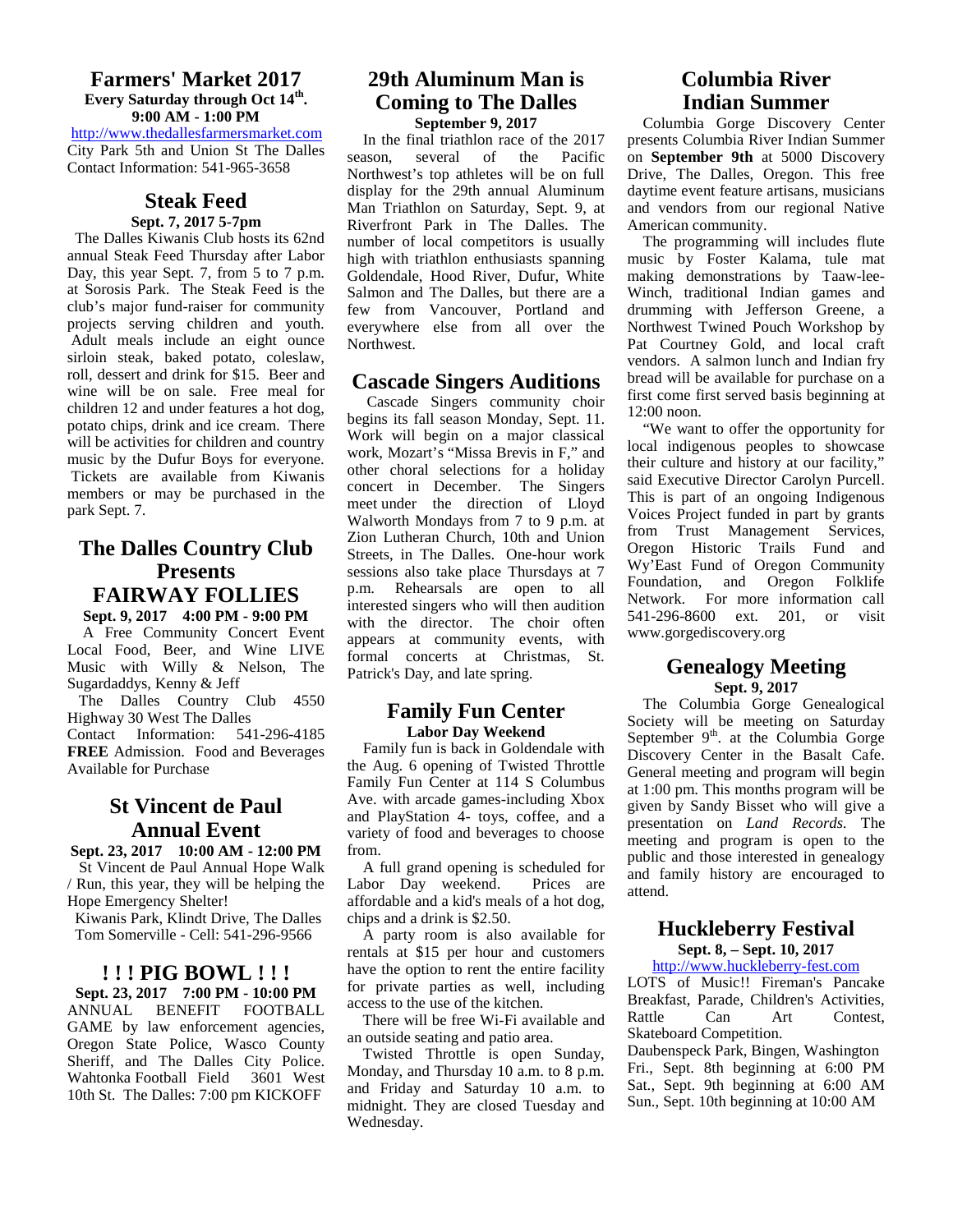## **Dallesport-Murdock Community Calendar**<br>Dallesport-Murdock Fire Dept. KCFD#6 Dallesport-Murdock Community Cour

**630 Central Ave. P.O. Box 215 767-1252 136 6th Ave. P.O. Box 8**

**Dallesport-Murdock Fire Dept. KCFD#6 Dallesport-Murdock Community Council**

**Post Office hours are 8am-2pm M-FSat. 7:30am-11:00 for package pick up only Phone 767-1577**

| September 2017                                     |                                                                                                                           |                                                                                                          |                                                                                                                                              |                                                         |                                                                    |                                                                                                 |  |  |  |
|----------------------------------------------------|---------------------------------------------------------------------------------------------------------------------------|----------------------------------------------------------------------------------------------------------|----------------------------------------------------------------------------------------------------------------------------------------------|---------------------------------------------------------|--------------------------------------------------------------------|-------------------------------------------------------------------------------------------------|--|--|--|
| <b>Sun</b>                                         | <b>Mon</b>                                                                                                                | <b>Tue</b>                                                                                               | <b>Wed</b>                                                                                                                                   | <b>Thu</b>                                              | Fri                                                                | <b>Sat</b>                                                                                      |  |  |  |
| <b>Lyle Lions Club</b><br>509-365-2921<br>for info |                                                                                                                           | <b>Volunteer</b><br>Firefighters<br>meet<br><b>Tuesdays 6pm</b><br><b>Dallesport Fire</b><br>Hall        |                                                                                                                                              |                                                         | <b>Senior</b><br><b>Advisory</b><br><b>Meeting</b><br>10:30am-12pm | 12<br><b>First Saturday</b><br><b>Breakfast</b><br><b>Lyle Lions</b><br><b>Club</b><br>7am-10am |  |  |  |
| $\overline{\mathbf{3}}$                            | 14<br><b>Labor Day</b>                                                                                                    | 5<br><b>Senior Lunch</b><br><b>Lyle 11:30am</b><br><b>Bookmobile</b><br><b>Murdock</b><br>10:30-11:15am  | 6                                                                                                                                            | 7                                                       | $\bf{8}$                                                           | 9                                                                                               |  |  |  |
| 10                                                 | 11                                                                                                                        | 12<br><b>Senior Lunch</b><br><b>Lyle 11:30am</b>                                                         | 13<br>Fire Dist. Biz<br>Meet 6pm<br><b>Commissioners</b><br>Meet 7pm<br><b>Water Dist.</b><br>Meet 6pm<br><b>Bookmobile</b><br>Times on 27th | 14<br><b>Community</b><br>Council<br><b>Meeting 7pm</b> | 15<br><b>Airport Board</b><br><b>Meeting 7am</b><br>@Airport       | 16<br><b>Fire Dist</b><br><b>Breakfast</b><br><b>Fundraiser</b><br>@ Fire Hall<br>7-10am        |  |  |  |
| 17                                                 | 18<br><b>Lions Club</b><br>meeting.<br>Potluck at 6:00<br>pm. Meeting at<br>6:30 pm. Call<br>$(509)$ 365-2921<br>for info | 19<br><b>Senior Lunch</b><br><b>Lyle 11:30am</b><br><b>Bookmobile</b><br><b>Murdock</b><br>10:30-11:15am | 20                                                                                                                                           | 21                                                      | 22                                                                 | 23                                                                                              |  |  |  |
| 24                                                 | 25                                                                                                                        | 26<br><b>Senior Lunch</b><br><b>Lyle 11:30am</b><br><b>School Board</b><br>Lyle H. S. 7pm                | 27<br><b>Bookmobile</b><br><b>Lyle Market</b><br>10:40-11:30am<br><b>Dallesport</b><br>12:30-3:00pm                                          | 28                                                      | 29                                                                 | 30                                                                                              |  |  |  |

**AA Meetings…Wednesdays and Sundays at 7pm in the Lyle School Library 625 Keasey Ave. 360-870-3321**